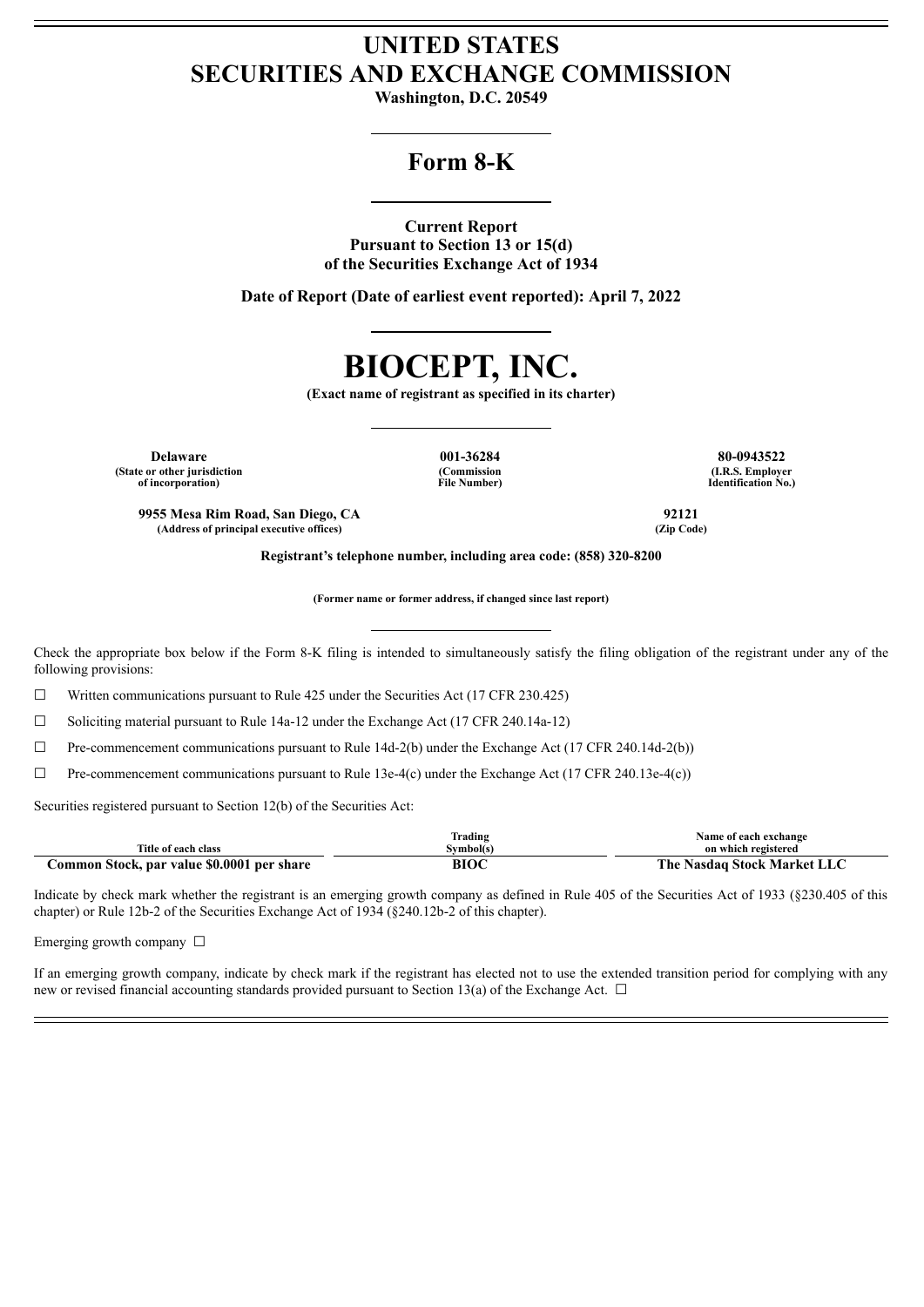### **Item 4.01 Changes in Registrant's Certifying Accountant.**

On April 7, 2022, Mayer Hoffman McCann P.C. ("MHM"), the independent registered public accounting firm of Biocept, Inc. (the "Company"), notified the Company that it has decided to decline to stand for re-appointment as the independent registered public accounting firm of the Company. However, MHM will remain the Company's independent registered public accounting firm through the earlier of the date the Company engages a new independent registered public accounting firm and May 24, 2022. As described below, the decision to decline to stand for re-appointment as the independent registered public accounting firm of the Company is not the result of any disagreement with MHM.

MHM's audit reports on the Company's financial statements as of and for the years ended December 31, 2021 and 2020 did not contain an adverse opinion or a disclaimer of opinion and were not qualified or modified as to uncertainty, audit scope or accounting principles.

During the fiscal years ended December 31, 2021 and 2020, and in the subsequent interim period through the date of this Current Report on Form 8-K (this "Report"), there were (i) no "disagreements" as that term is defined in Item  $304(a)(1)(iv)$  of Regulation S-K between the Company and MHM on any matter of accounting principles or practices, financial statement disclosure or auditing scope or procedure, which disagreements, if not resolved to the satisfaction of MHM, would have caused MHM to make reference to the subject matter of the disagreement in their reports on the financial statements for such years, and (ii) no "reportable events" as that term is defined in Item  $304(a)(1)(v)$  of Regulation S-K, except for the disclosure of material weaknesses in the Company's internal controls over financial reporting as disclosed in Part II, Item 9A of the Company's Form 10-K as of December 31, 2021, related to (a) the operating effectiveness of the Company's internal controls to timely identify and report all of its outstanding invoices and potential unrecorded liabilities and (b) the operating effectiveness of the Company's internal controls to determine certain estimates and the timely review of such estimates.

These material weaknesses have not been remediated as of the date of this Report.

The Company provided MHM with a copy of the disclosures it is making herein prior to filing this Report with the Securities and Exchange Commission (the "SEC") and requested that MHM furnish the Company with a copy of their letter addressed to the SEC stating whether or not it agrees with the statements made herein and, if it does not agree, the respects in which it does not agree, in accordance with Item 304(a)(3) of Regulation S-K. A copy of MHM's letter dated April 11, 2022, is attached as Exhibit 16.1 hereto.

### **Item 9.01 Financial Statements and Exhibits.**

(d) Exhibits

**Exhibit Description** 16.1 Letter from Mayer Hoffman McCann P.C. to the Securities and Exchange [Commission,](#page-3-0) dated April 11, 2022. 104 Cover Page Interactive Data File (embedded within the Inline XBRL document).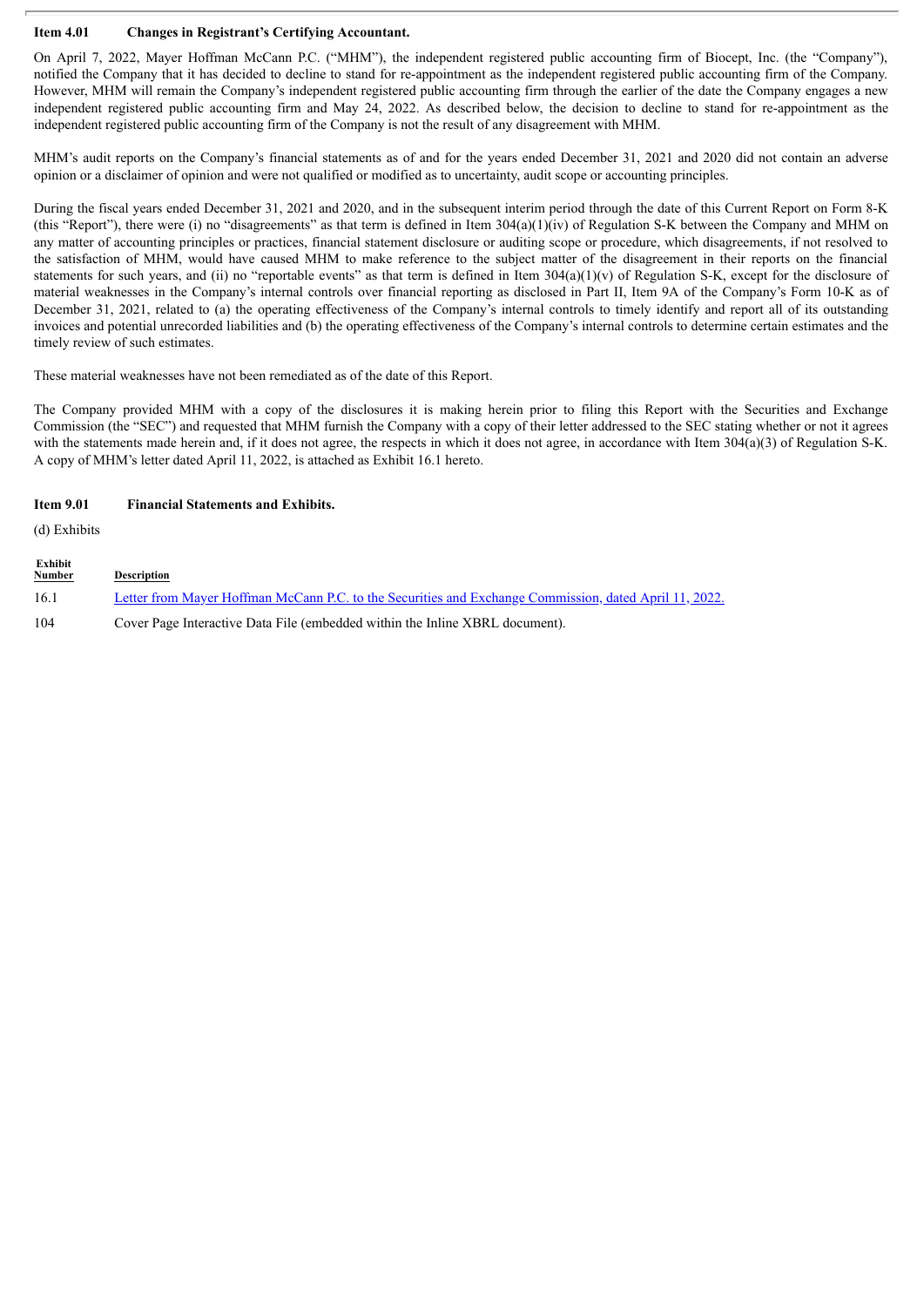**SIGNATURES**

Pursuant to the requirements of the Securities Exchange Act of 1934, the registrant has duly caused this report to be signed on its behalf by the undersigned hereunto duly authorized.

Biocept, Inc.

By: /s/ Samuel D. Riccitelli

Samuel D. Riccitelli Interim President and Chief Executive Officer

Date: April 12, 2022